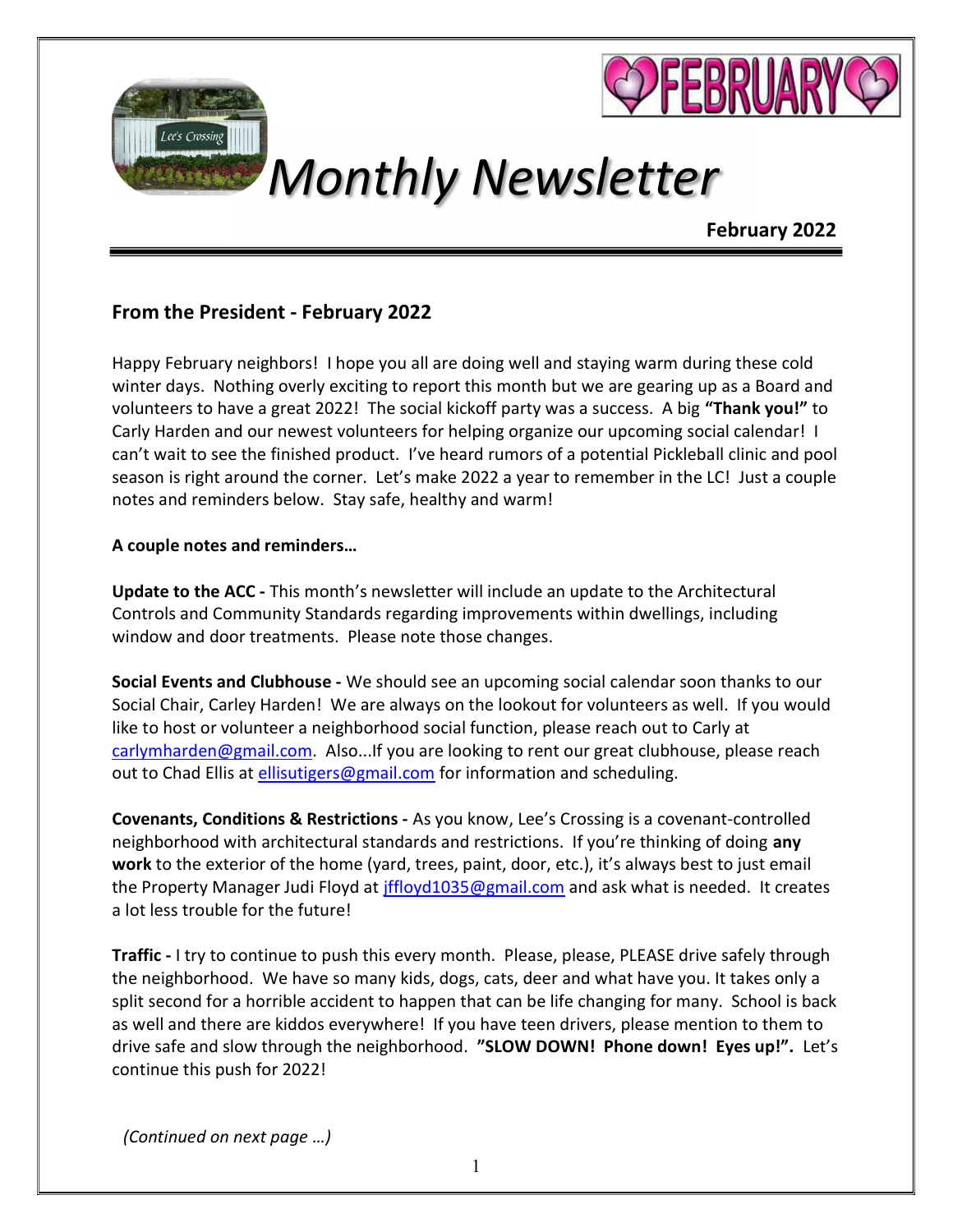## (…President's Letter continued)

Upcoming Board Meetings - Our board meetings are always open to our residents. Your feedback and input have helped this neighborhood flourish and become one of Marietta's most sought after communities for almost four decades. We meet the 2nd Thursday of every month at 7:30pm at the Clubhouse. Any adjustments to that schedule will be announced prior. Please remember, bring positivity and creativeness and work to be part of any solution.

Thank you all again for your help and understanding on the above matters. One more note...If you haven't yet, please request approval to join the official Facebook page for Lee's Crossing located at LCHA Facebook Page . We are using this group more and more for our updates along with emails to our residents. We hope to see you there soon!

# Phil



ellisutigers@gmail.com.







Community Note

Keli Gambrill (our District 1 County Commissioner), will be visiting our neighborhood to meet interested neighbors and discuss the possible 2022 SPLOST 2¢ Sales Tax increase, possible Zoning Law changes, School CRT and other issues and questions about County operations that you may have. This event is scheduled at our Lee's Crossing Clubhouse on Wednesday night, February 9,2022 from 7 to 9pm. If you have any questions about this event, please call Bill Dickman at 404-992-2610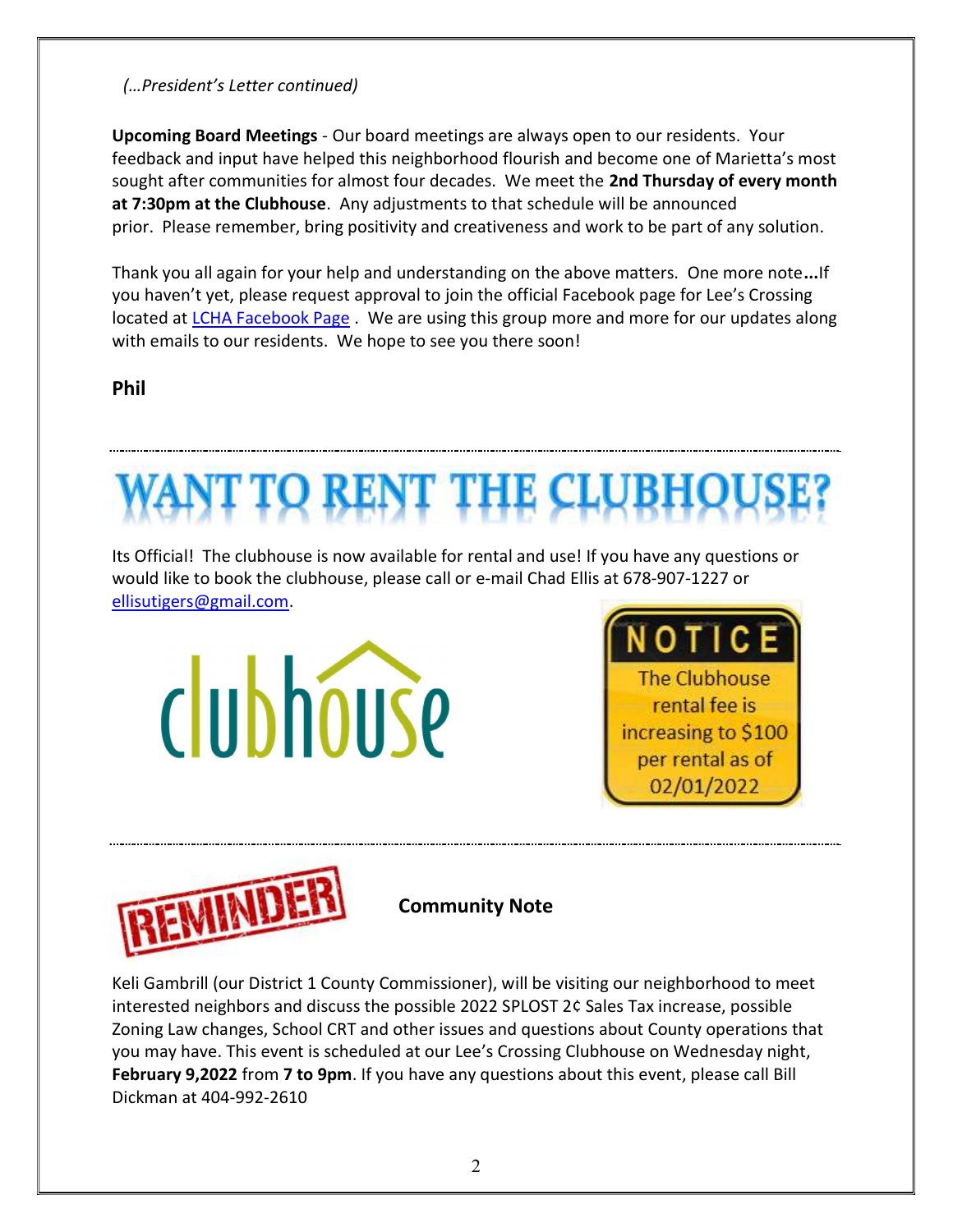# Revision to the Architectural Controls and Community Standards

#### Improvements within Dwellings, Including Window and Door Treatments

Improvements within dwellings, other than modifications or alterations of exterior windows or doors, are solely at the discretion of the homeowner. Signs, whether lighted or not, banners, flags, paintings, curtains with loud patterns or loud colors may not be placed on windows or doors so as to be apparent when viewed from the street or neighboring properties. Window and door treatments are not required, but if used, shall be traditional items such as blinds, curtains, shades, shutters, etc. and, when viewed from the exterior, must be neutral in color. All such treatments must be maintained in good condition (for example, no missing or broken blinds). The employment of non-traditional window or door treatments shall be prohibited without the express, written permission of the Property Manager.

Calendar of Events – In February in and Around the Marietta Square





For more information on these and other events, please go to the City of Marietta's website:

### https://www.visitmariettaga.com/events/2022-02/



If you are a Notary and are willing to help out your neighbors, please send your name and phone number to leescrossingmariettaga@gmail.com